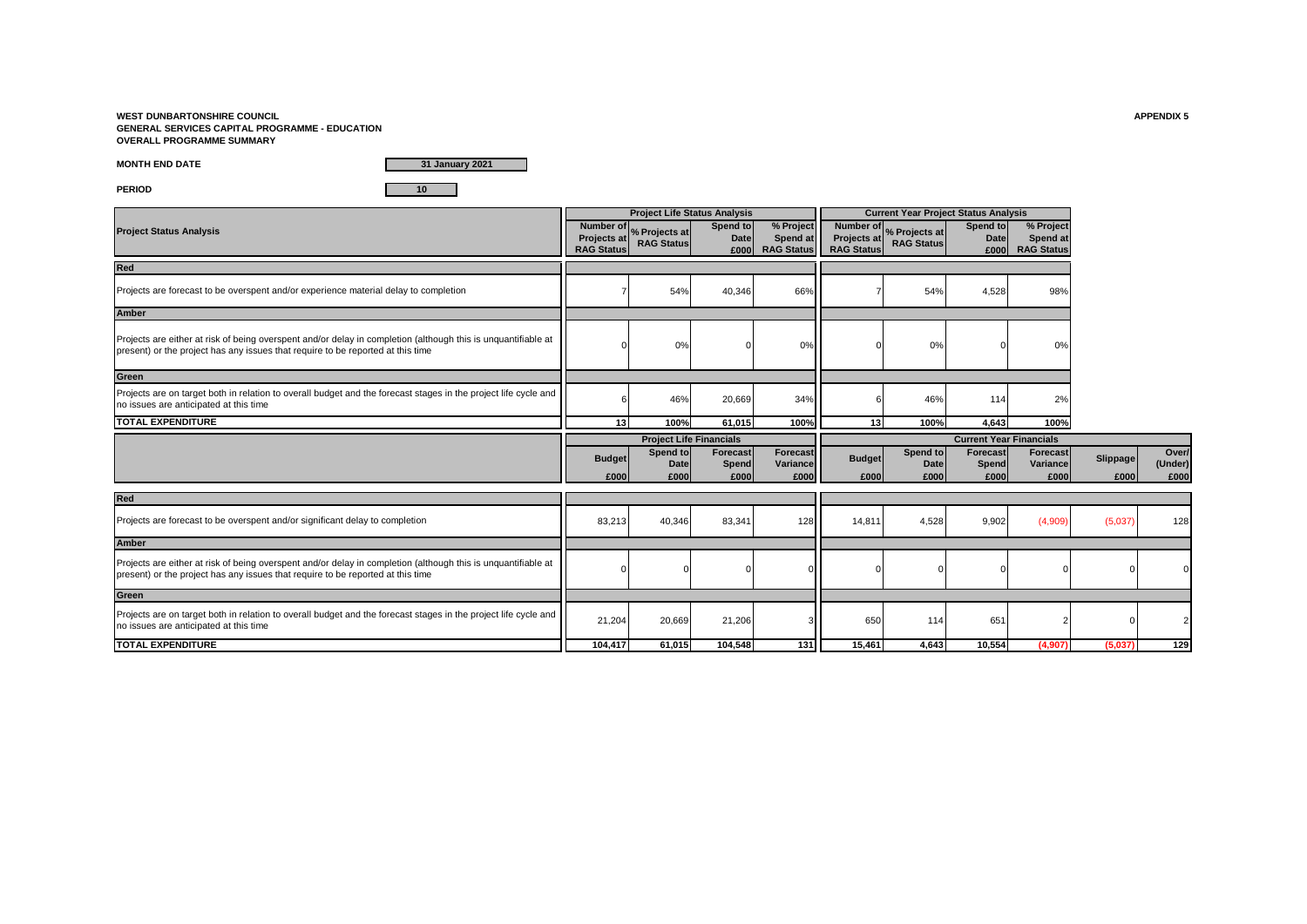| <b>Budget</b><br>£000<br>199<br>102<br>Provision of Capital Funding from Scottish Government to implement free school meal initiative.<br>Michelle Lynn<br>Laura Mason<br><b>Planned End Date</b><br>Main Issues / Reason for Variance<br>Due to the restrictions imposed by COVID-19 and the reprioritisation of tasks there will a delay in the completion of the project.<br>Facilities Management Officers have reviewed scope of projects which requires to change due to the change in service delivery across<br>education projects. Due to the nature of the works they cannot be carried out until next summer recess. As a result £0.102m is<br>required to be rephased to 2021/22.<br>Opportunities to mitigate are limited due to need for work to be carried out around school holidays and building services resources<br>therefore engagement with subcontractor has now taken place to minimise further delay. | <b>Spend to Date</b><br>£000<br>97<br>$\Omega$ | <b>Project Life Financials</b><br>%<br>49%<br>0% | 10<br><b>Forecast</b><br>Spend<br>£000<br>199<br>$\Omega$<br>31-Mar-21 Forecast End Date | Variance<br>£000<br>$\Omega$<br>(102)                                  | %<br>0%<br>$-100%$<br>31-Jul-21                                                                                                                                                                                                                                                                                                                                                              |
|--------------------------------------------------------------------------------------------------------------------------------------------------------------------------------------------------------------------------------------------------------------------------------------------------------------------------------------------------------------------------------------------------------------------------------------------------------------------------------------------------------------------------------------------------------------------------------------------------------------------------------------------------------------------------------------------------------------------------------------------------------------------------------------------------------------------------------------------------------------------------------------------------------------------------------|------------------------------------------------|--------------------------------------------------|------------------------------------------------------------------------------------------|------------------------------------------------------------------------|----------------------------------------------------------------------------------------------------------------------------------------------------------------------------------------------------------------------------------------------------------------------------------------------------------------------------------------------------------------------------------------------|
|                                                                                                                                                                                                                                                                                                                                                                                                                                                                                                                                                                                                                                                                                                                                                                                                                                                                                                                                |                                                |                                                  |                                                                                          |                                                                        |                                                                                                                                                                                                                                                                                                                                                                                              |
|                                                                                                                                                                                                                                                                                                                                                                                                                                                                                                                                                                                                                                                                                                                                                                                                                                                                                                                                |                                                |                                                  |                                                                                          |                                                                        |                                                                                                                                                                                                                                                                                                                                                                                              |
|                                                                                                                                                                                                                                                                                                                                                                                                                                                                                                                                                                                                                                                                                                                                                                                                                                                                                                                                |                                                |                                                  |                                                                                          |                                                                        |                                                                                                                                                                                                                                                                                                                                                                                              |
|                                                                                                                                                                                                                                                                                                                                                                                                                                                                                                                                                                                                                                                                                                                                                                                                                                                                                                                                |                                                |                                                  |                                                                                          |                                                                        |                                                                                                                                                                                                                                                                                                                                                                                              |
|                                                                                                                                                                                                                                                                                                                                                                                                                                                                                                                                                                                                                                                                                                                                                                                                                                                                                                                                |                                                |                                                  |                                                                                          |                                                                        |                                                                                                                                                                                                                                                                                                                                                                                              |
|                                                                                                                                                                                                                                                                                                                                                                                                                                                                                                                                                                                                                                                                                                                                                                                                                                                                                                                                |                                                |                                                  |                                                                                          |                                                                        |                                                                                                                                                                                                                                                                                                                                                                                              |
|                                                                                                                                                                                                                                                                                                                                                                                                                                                                                                                                                                                                                                                                                                                                                                                                                                                                                                                                |                                                |                                                  |                                                                                          |                                                                        |                                                                                                                                                                                                                                                                                                                                                                                              |
|                                                                                                                                                                                                                                                                                                                                                                                                                                                                                                                                                                                                                                                                                                                                                                                                                                                                                                                                |                                                |                                                  |                                                                                          |                                                                        |                                                                                                                                                                                                                                                                                                                                                                                              |
|                                                                                                                                                                                                                                                                                                                                                                                                                                                                                                                                                                                                                                                                                                                                                                                                                                                                                                                                |                                                |                                                  |                                                                                          |                                                                        |                                                                                                                                                                                                                                                                                                                                                                                              |
|                                                                                                                                                                                                                                                                                                                                                                                                                                                                                                                                                                                                                                                                                                                                                                                                                                                                                                                                |                                                |                                                  |                                                                                          |                                                                        |                                                                                                                                                                                                                                                                                                                                                                                              |
|                                                                                                                                                                                                                                                                                                                                                                                                                                                                                                                                                                                                                                                                                                                                                                                                                                                                                                                                |                                                |                                                  |                                                                                          |                                                                        |                                                                                                                                                                                                                                                                                                                                                                                              |
| Project completed within budget albeit later than anticipated.                                                                                                                                                                                                                                                                                                                                                                                                                                                                                                                                                                                                                                                                                                                                                                                                                                                                 |                                                |                                                  |                                                                                          |                                                                        |                                                                                                                                                                                                                                                                                                                                                                                              |
|                                                                                                                                                                                                                                                                                                                                                                                                                                                                                                                                                                                                                                                                                                                                                                                                                                                                                                                                |                                                |                                                  |                                                                                          |                                                                        |                                                                                                                                                                                                                                                                                                                                                                                              |
| 1,110<br>445                                                                                                                                                                                                                                                                                                                                                                                                                                                                                                                                                                                                                                                                                                                                                                                                                                                                                                                   | 110<br>105                                     | 10%<br>24%                                       | 1,110<br>200                                                                             | 0<br>(245)                                                             | 0%<br>$-55%$                                                                                                                                                                                                                                                                                                                                                                                 |
|                                                                                                                                                                                                                                                                                                                                                                                                                                                                                                                                                                                                                                                                                                                                                                                                                                                                                                                                |                                                |                                                  |                                                                                          |                                                                        |                                                                                                                                                                                                                                                                                                                                                                                              |
|                                                                                                                                                                                                                                                                                                                                                                                                                                                                                                                                                                                                                                                                                                                                                                                                                                                                                                                                |                                                |                                                  |                                                                                          |                                                                        |                                                                                                                                                                                                                                                                                                                                                                                              |
| Laura Mason<br><b>Planned End Date</b><br>Main Issues / Reason for Variance                                                                                                                                                                                                                                                                                                                                                                                                                                                                                                                                                                                                                                                                                                                                                                                                                                                    |                                                |                                                  |                                                                                          |                                                                        | 31-Mar-22                                                                                                                                                                                                                                                                                                                                                                                    |
|                                                                                                                                                                                                                                                                                                                                                                                                                                                                                                                                                                                                                                                                                                                                                                                                                                                                                                                                |                                                |                                                  |                                                                                          |                                                                        |                                                                                                                                                                                                                                                                                                                                                                                              |
|                                                                                                                                                                                                                                                                                                                                                                                                                                                                                                                                                                                                                                                                                                                                                                                                                                                                                                                                |                                                |                                                  |                                                                                          |                                                                        |                                                                                                                                                                                                                                                                                                                                                                                              |
|                                                                                                                                                                                                                                                                                                                                                                                                                                                                                                                                                                                                                                                                                                                                                                                                                                                                                                                                |                                                | David Jones/ Julie McGrogan                      | Purchase of AV Equipment for Education.                                                  | 31-Mar-22 Forecast End Date<br>Purchase of AV Equipment for Education. | Project was delayed due to COVID-19 restrictions, however now progressing with phase one of the revised plan which involves<br>replacement of boards with emergency replacement for broken boards, with Officers calling off from the AV Scotland Excel<br>Framework. The revised anticipated forecast spend is £0.200m in the current year with £0.245m required to be rephased to 2021/22. |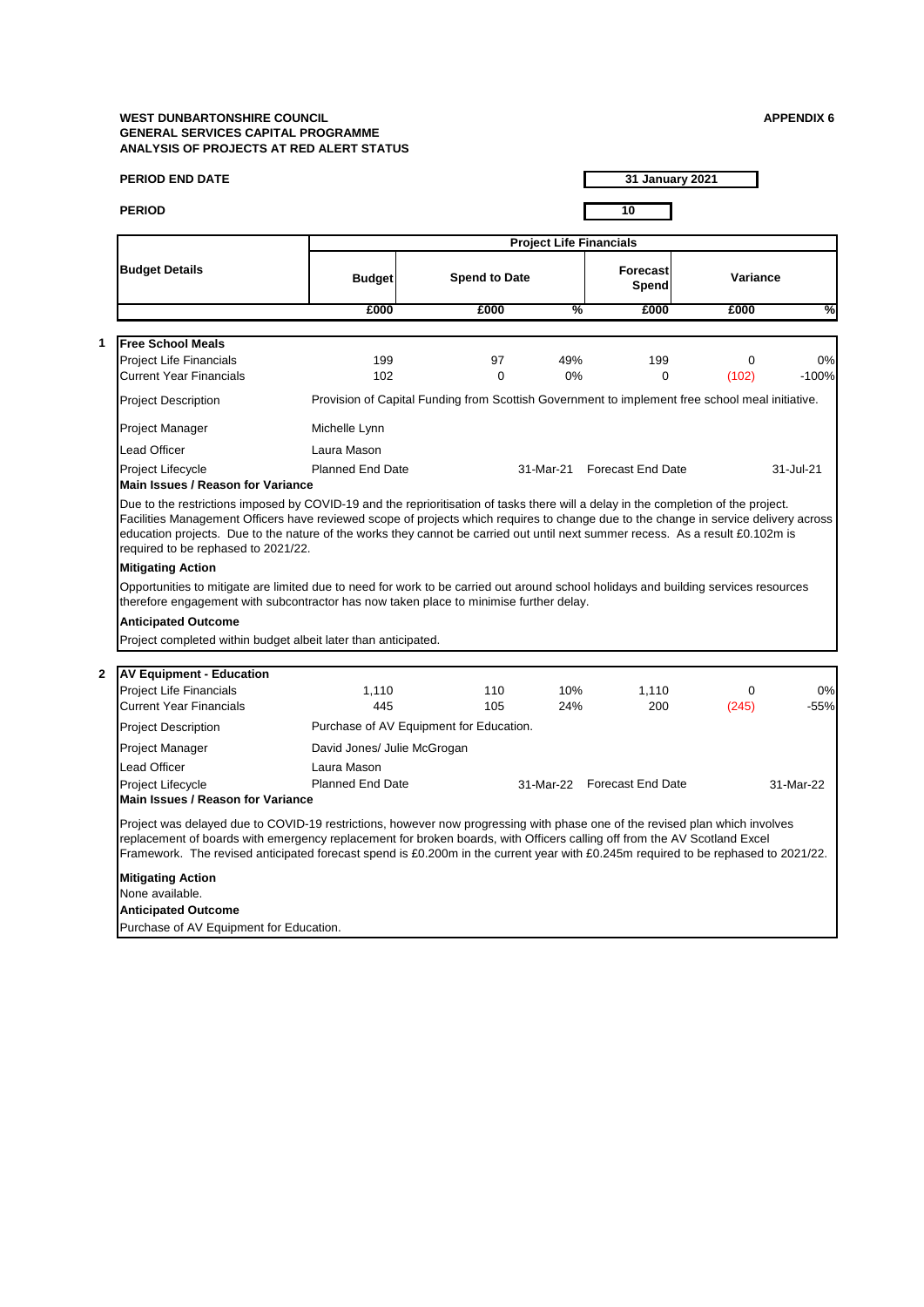**4**

|                                                                                                                                                                                                                                                                                                                                                                                                                                                                                                                                                                                                                                                                                                                                                                                                                                                                                                                                                                                                                                                                                                                                                                                                                                                                    |                                                                                                                                             |                                                   |           | 10                       |          |            |  |  |
|--------------------------------------------------------------------------------------------------------------------------------------------------------------------------------------------------------------------------------------------------------------------------------------------------------------------------------------------------------------------------------------------------------------------------------------------------------------------------------------------------------------------------------------------------------------------------------------------------------------------------------------------------------------------------------------------------------------------------------------------------------------------------------------------------------------------------------------------------------------------------------------------------------------------------------------------------------------------------------------------------------------------------------------------------------------------------------------------------------------------------------------------------------------------------------------------------------------------------------------------------------------------|---------------------------------------------------------------------------------------------------------------------------------------------|---------------------------------------------------|-----------|--------------------------|----------|------------|--|--|
|                                                                                                                                                                                                                                                                                                                                                                                                                                                                                                                                                                                                                                                                                                                                                                                                                                                                                                                                                                                                                                                                                                                                                                                                                                                                    |                                                                                                                                             |                                                   |           |                          |          |            |  |  |
| <b>Budget Details</b>                                                                                                                                                                                                                                                                                                                                                                                                                                                                                                                                                                                                                                                                                                                                                                                                                                                                                                                                                                                                                                                                                                                                                                                                                                              |                                                                                                                                             | <b>Project Life Financials</b><br><b>Forecast</b> |           |                          |          |            |  |  |
|                                                                                                                                                                                                                                                                                                                                                                                                                                                                                                                                                                                                                                                                                                                                                                                                                                                                                                                                                                                                                                                                                                                                                                                                                                                                    | <b>Budget</b>                                                                                                                               | <b>Spend to Date</b>                              |           | Spend                    | Variance |            |  |  |
|                                                                                                                                                                                                                                                                                                                                                                                                                                                                                                                                                                                                                                                                                                                                                                                                                                                                                                                                                                                                                                                                                                                                                                                                                                                                    | £000                                                                                                                                        | £000                                              | %         | £000                     | £000     |            |  |  |
| Kilpatrick School - New Build                                                                                                                                                                                                                                                                                                                                                                                                                                                                                                                                                                                                                                                                                                                                                                                                                                                                                                                                                                                                                                                                                                                                                                                                                                      |                                                                                                                                             |                                                   |           |                          |          |            |  |  |
| <b>Project Life Financials</b>                                                                                                                                                                                                                                                                                                                                                                                                                                                                                                                                                                                                                                                                                                                                                                                                                                                                                                                                                                                                                                                                                                                                                                                                                                     | 10.841                                                                                                                                      | 10,812                                            | 100%      | 10,958                   | 117      | 1%         |  |  |
| <b>Current Year Financials</b>                                                                                                                                                                                                                                                                                                                                                                                                                                                                                                                                                                                                                                                                                                                                                                                                                                                                                                                                                                                                                                                                                                                                                                                                                                     | 154                                                                                                                                         | 125                                               | 81%       | 271                      | 117      | 76%        |  |  |
| <b>Project Description</b>                                                                                                                                                                                                                                                                                                                                                                                                                                                                                                                                                                                                                                                                                                                                                                                                                                                                                                                                                                                                                                                                                                                                                                                                                                         | Design and build of construction of Additional Support Needs School.                                                                        |                                                   |           |                          |          |            |  |  |
| Project Manager                                                                                                                                                                                                                                                                                                                                                                                                                                                                                                                                                                                                                                                                                                                                                                                                                                                                                                                                                                                                                                                                                                                                                                                                                                                    | Lesley Woolfries/ Craig Jardine                                                                                                             |                                                   |           |                          |          |            |  |  |
| Lead Officer                                                                                                                                                                                                                                                                                                                                                                                                                                                                                                                                                                                                                                                                                                                                                                                                                                                                                                                                                                                                                                                                                                                                                                                                                                                       | Laura Mason                                                                                                                                 |                                                   |           |                          |          |            |  |  |
| Project Lifecycle                                                                                                                                                                                                                                                                                                                                                                                                                                                                                                                                                                                                                                                                                                                                                                                                                                                                                                                                                                                                                                                                                                                                                                                                                                                  | <b>Planned End Date</b>                                                                                                                     |                                                   | 31-Mar-21 | <b>Forecast End Date</b> |          | 31-Mar-21  |  |  |
| Main Issues / Reason for Variance                                                                                                                                                                                                                                                                                                                                                                                                                                                                                                                                                                                                                                                                                                                                                                                                                                                                                                                                                                                                                                                                                                                                                                                                                                  |                                                                                                                                             |                                                   |           |                          |          |            |  |  |
| of overspend. Project was physically complete November 2017 with retentions due to be paid, with partial retention release of<br>£0.125m processed in October 2020, with the balance of £0.023m due to be released when the final defect is rectified. At this time<br>there is one issue still to be resolved, however it is anticipated full retention release will occur in 2020/21. The defect relating to                                                                                                                                                                                                                                                                                                                                                                                                                                                                                                                                                                                                                                                                                                                                                                                                                                                     |                                                                                                                                             |                                                   |           |                          |          |            |  |  |
|                                                                                                                                                                                                                                                                                                                                                                                                                                                                                                                                                                                                                                                                                                                                                                                                                                                                                                                                                                                                                                                                                                                                                                                                                                                                    | internal decor and flooring is substantially complete, however defect remains live and Principal Contractor is in the process of closing it |                                                   |           |                          |          |            |  |  |
|                                                                                                                                                                                                                                                                                                                                                                                                                                                                                                                                                                                                                                                                                                                                                                                                                                                                                                                                                                                                                                                                                                                                                                                                                                                                    |                                                                                                                                             |                                                   |           |                          |          |            |  |  |
|                                                                                                                                                                                                                                                                                                                                                                                                                                                                                                                                                                                                                                                                                                                                                                                                                                                                                                                                                                                                                                                                                                                                                                                                                                                                    |                                                                                                                                             |                                                   |           |                          |          |            |  |  |
|                                                                                                                                                                                                                                                                                                                                                                                                                                                                                                                                                                                                                                                                                                                                                                                                                                                                                                                                                                                                                                                                                                                                                                                                                                                                    |                                                                                                                                             |                                                   |           |                          |          |            |  |  |
|                                                                                                                                                                                                                                                                                                                                                                                                                                                                                                                                                                                                                                                                                                                                                                                                                                                                                                                                                                                                                                                                                                                                                                                                                                                                    | 16,701                                                                                                                                      | 16,694                                            | 100%      | 16,712                   | 11       |            |  |  |
|                                                                                                                                                                                                                                                                                                                                                                                                                                                                                                                                                                                                                                                                                                                                                                                                                                                                                                                                                                                                                                                                                                                                                                                                                                                                    | 10                                                                                                                                          | 3                                                 | 35%       | 21                       | 11       | 0%<br>113% |  |  |
|                                                                                                                                                                                                                                                                                                                                                                                                                                                                                                                                                                                                                                                                                                                                                                                                                                                                                                                                                                                                                                                                                                                                                                                                                                                                    | Construction of new primary school in Balloch to incorporate St Kessog's PS, Haldane PS and<br>Jamestown PS and EE&CC.                      |                                                   |           |                          |          |            |  |  |
|                                                                                                                                                                                                                                                                                                                                                                                                                                                                                                                                                                                                                                                                                                                                                                                                                                                                                                                                                                                                                                                                                                                                                                                                                                                                    | Lesley Woolfries/ Craig Jardine                                                                                                             |                                                   |           |                          |          |            |  |  |
|                                                                                                                                                                                                                                                                                                                                                                                                                                                                                                                                                                                                                                                                                                                                                                                                                                                                                                                                                                                                                                                                                                                                                                                                                                                                    | Laura Mason                                                                                                                                 |                                                   |           |                          |          |            |  |  |
|                                                                                                                                                                                                                                                                                                                                                                                                                                                                                                                                                                                                                                                                                                                                                                                                                                                                                                                                                                                                                                                                                                                                                                                                                                                                    | <b>Planned End Date</b>                                                                                                                     |                                                   | 31-Mar-21 | <b>Forecast End Date</b> |          |            |  |  |
|                                                                                                                                                                                                                                                                                                                                                                                                                                                                                                                                                                                                                                                                                                                                                                                                                                                                                                                                                                                                                                                                                                                                                                                                                                                                    |                                                                                                                                             |                                                   |           |                          |          |            |  |  |
|                                                                                                                                                                                                                                                                                                                                                                                                                                                                                                                                                                                                                                                                                                                                                                                                                                                                                                                                                                                                                                                                                                                                                                                                                                                                    |                                                                                                                                             |                                                   |           |                          |          | 31-Mar-21  |  |  |
|                                                                                                                                                                                                                                                                                                                                                                                                                                                                                                                                                                                                                                                                                                                                                                                                                                                                                                                                                                                                                                                                                                                                                                                                                                                                    |                                                                                                                                             |                                                   |           |                          |          |            |  |  |
| out.<br><b>Mitigating Action</b><br>Opportunities to mitigate are limited at this time. The Council is obligated to make substantiated payment, however continue to meet<br>with Hubwest with a view to agreeing the final account and resolving the financial position.<br><b>Anticipated Outcome</b><br>Project complete albeit over budget.<br><b>New Balloch Campus</b><br><b>Project Life Financials</b><br><b>Current Year Financials</b><br><b>Project Description</b><br>Project Manager<br>Lead Officer<br>Project Lifecycle<br>Main Issues / Reason for Variance<br>The main construction project reached the end of the defect rectification period on 9 February 2019, however retention of £0.016m is<br>currently being held and will be released when the Making Good Defects certificate is issued, which is forecast in 2020/21. The overall<br>project is reporting an anticipated overspend of £0.249m against the original budget (prior to additional budget being allocated) at this<br>time and is expected to be financially complete in 2020/21 with the release of retention on both the main construction contract and the<br>Haldane demolition contract.<br><b>Mitigating Action</b><br>None available.<br><b>Anticipated Outcome</b> |                                                                                                                                             |                                                   |           |                          |          |            |  |  |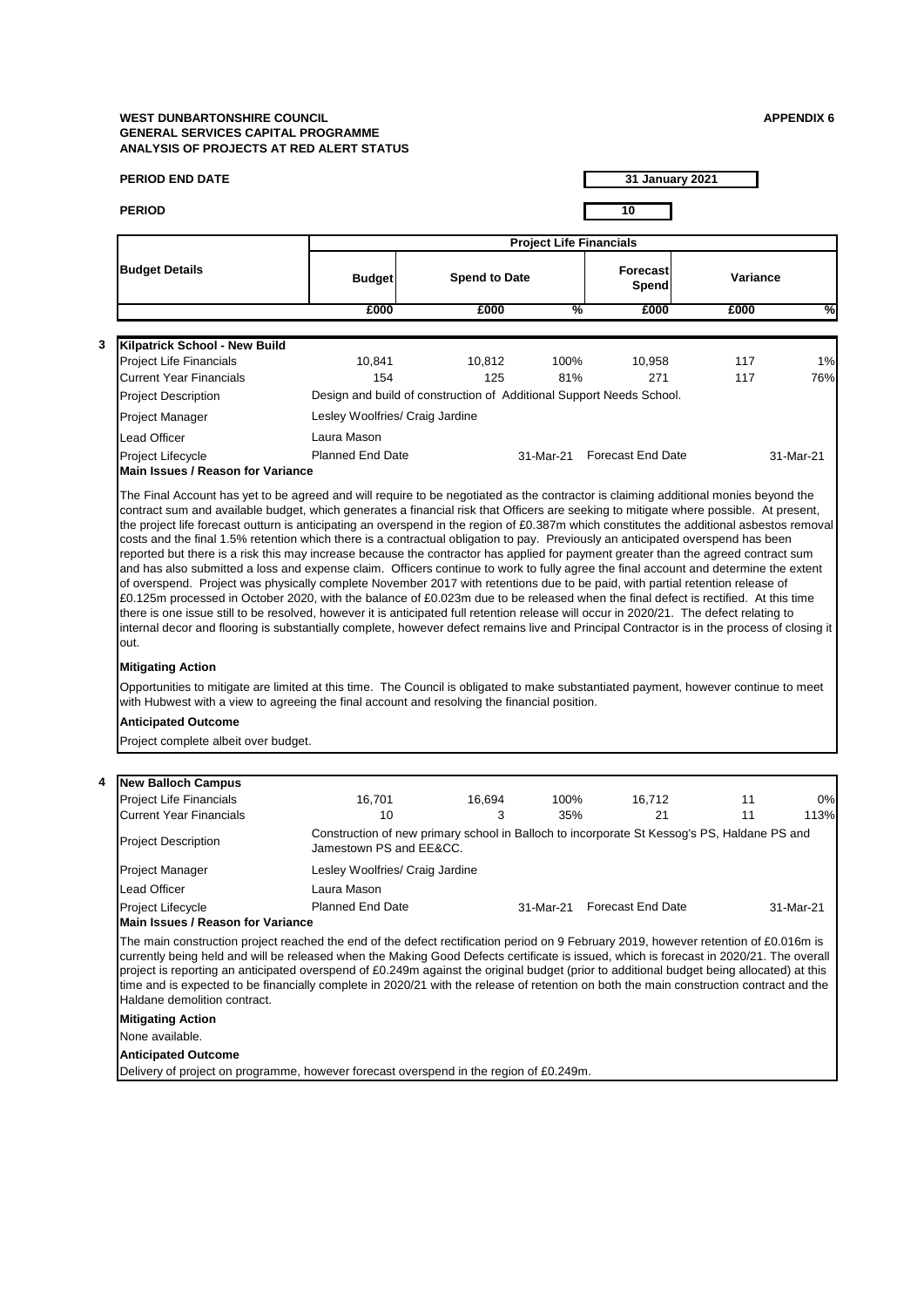| <b>PERIOD END DATE</b>                                                                                                                                                                                                                                                                                                                                                                                                                                                                                                                                                                                                                                                                                                                                                                                                                                                   |                                |                                                |                                | 31 January 2021             |          |           |
|--------------------------------------------------------------------------------------------------------------------------------------------------------------------------------------------------------------------------------------------------------------------------------------------------------------------------------------------------------------------------------------------------------------------------------------------------------------------------------------------------------------------------------------------------------------------------------------------------------------------------------------------------------------------------------------------------------------------------------------------------------------------------------------------------------------------------------------------------------------------------|--------------------------------|------------------------------------------------|--------------------------------|-----------------------------|----------|-----------|
| <b>PERIOD</b>                                                                                                                                                                                                                                                                                                                                                                                                                                                                                                                                                                                                                                                                                                                                                                                                                                                            |                                |                                                |                                | 10                          |          |           |
|                                                                                                                                                                                                                                                                                                                                                                                                                                                                                                                                                                                                                                                                                                                                                                                                                                                                          |                                |                                                | <b>Project Life Financials</b> |                             |          |           |
| <b>Budget Details</b>                                                                                                                                                                                                                                                                                                                                                                                                                                                                                                                                                                                                                                                                                                                                                                                                                                                    | <b>Budget</b>                  | <b>Spend to Date</b>                           |                                | <b>Forecast</b><br>Spend    | Variance |           |
|                                                                                                                                                                                                                                                                                                                                                                                                                                                                                                                                                                                                                                                                                                                                                                                                                                                                          | £000                           | £000                                           | %                              | £000                        | £000     | %         |
|                                                                                                                                                                                                                                                                                                                                                                                                                                                                                                                                                                                                                                                                                                                                                                                                                                                                          |                                |                                                |                                |                             |          |           |
| Schools Estate Improvement Plan<br><b>Project Life Financials</b>                                                                                                                                                                                                                                                                                                                                                                                                                                                                                                                                                                                                                                                                                                                                                                                                        | 20,000                         | 7,578                                          | 38%                            | 20,000                      | 0        | 0%        |
| <b>Current Year Financials</b>                                                                                                                                                                                                                                                                                                                                                                                                                                                                                                                                                                                                                                                                                                                                                                                                                                           | 10.635                         | 3,937                                          | 37%                            | 7,780                       | (2,855)  | $-27%$    |
| <b>Project Description</b>                                                                                                                                                                                                                                                                                                                                                                                                                                                                                                                                                                                                                                                                                                                                                                                                                                               | Improvement of Schools Estate. |                                                |                                |                             |          |           |
| Project Manager                                                                                                                                                                                                                                                                                                                                                                                                                                                                                                                                                                                                                                                                                                                                                                                                                                                          |                                | Lesley Woolfries/ Michelle Lynn/ Craig Jardine |                                |                             |          |           |
| Lead Officer                                                                                                                                                                                                                                                                                                                                                                                                                                                                                                                                                                                                                                                                                                                                                                                                                                                             | Laura Mason                    |                                                |                                |                             |          |           |
| Project Lifecycle                                                                                                                                                                                                                                                                                                                                                                                                                                                                                                                                                                                                                                                                                                                                                                                                                                                        | <b>Planned End Date</b>        |                                                |                                | 31-Mar-24 Forecast End Date |          | 31-Mar-24 |
| <b>Main Issues / Reason for Variance</b>                                                                                                                                                                                                                                                                                                                                                                                                                                                                                                                                                                                                                                                                                                                                                                                                                                 |                                |                                                |                                |                             |          |           |
| 2021/22 where full spend is anticipated pending any further COVID-19 restrictions being in place. Scoping exercise on the Skills<br>School - Senior Phase is scheduled for February 2021 but it is also expected there will be no expenditure in 2020/21. With regards to                                                                                                                                                                                                                                                                                                                                                                                                                                                                                                                                                                                                |                                |                                                |                                |                             |          |           |
| St Mary's, the tender for the MUGA is anticipated to be approved at the next tendering committee and works commencing shortly<br>thereafter. Dining and kitchen extension to be completed during summer recess. £0.247m of the St Mary's budget is expected to<br>spent this financial year. In summary, £7.780m of the overall Schools Estate Improvement Plan will be spent in 2020/21, with<br>£2.855m required to be rephased to 2021/22.<br><b>Mitigating Action</b><br>With regards to the new Renton Campus, Officers are working to plan the migration from existing premises to work with programmed<br>October 2021 Phase 1 completion where the new building and immediate playground and some parking provision is delivered. Overall<br>project with Phase 2 & final phase 3 due to complete in July 2022.                                                  |                                |                                                |                                |                             |          |           |
| <b>Anticipated Outcome</b>                                                                                                                                                                                                                                                                                                                                                                                                                                                                                                                                                                                                                                                                                                                                                                                                                                               |                                |                                                |                                |                             |          |           |
| Project delivered within budget and to the revised programme, following COVID-19.                                                                                                                                                                                                                                                                                                                                                                                                                                                                                                                                                                                                                                                                                                                                                                                        |                                |                                                |                                |                             |          |           |
|                                                                                                                                                                                                                                                                                                                                                                                                                                                                                                                                                                                                                                                                                                                                                                                                                                                                          |                                |                                                |                                |                             |          |           |
| Schools Estate Improvement Plan - Phase 2 - Next Phase 2020/21<br><b>Project Life Financials</b>                                                                                                                                                                                                                                                                                                                                                                                                                                                                                                                                                                                                                                                                                                                                                                         |                                | 42                                             | 0%                             |                             | 0        | 0%        |
| <b>Current Year Financials</b>                                                                                                                                                                                                                                                                                                                                                                                                                                                                                                                                                                                                                                                                                                                                                                                                                                           | 25,800<br>1,000                | 42                                             | 4%                             | 25,800<br>50                | (950)    | $-95%$    |
| <b>Project Description</b>                                                                                                                                                                                                                                                                                                                                                                                                                                                                                                                                                                                                                                                                                                                                                                                                                                               | Improvement of Schools Estate. |                                                |                                |                             |          |           |
| Project Manager                                                                                                                                                                                                                                                                                                                                                                                                                                                                                                                                                                                                                                                                                                                                                                                                                                                          | Sharon Jump/ Craig Jardine     |                                                |                                |                             |          |           |
| Lead Officer                                                                                                                                                                                                                                                                                                                                                                                                                                                                                                                                                                                                                                                                                                                                                                                                                                                             | Laura Mason                    |                                                |                                |                             |          |           |
| Project Lifecycle                                                                                                                                                                                                                                                                                                                                                                                                                                                                                                                                                                                                                                                                                                                                                                                                                                                        | <b>Planned End Date</b>        |                                                | 31-Mar-25 End Date             |                             |          | 31-Mar-25 |
| <b>Main Issues / Reason for Variance</b><br>The next phase of the Schools Estate Improvement Plan involves the development of the next phase of the plan in the Faifley area.<br>The Capital Investment Team have been tasked with providing a funding submission to the Scottish Government Learning Estate<br>Improvement Programme to support the delivery of key priority areas set out within the new West Dunbartonshire Learning Estate<br>Strategy 2020-2030. The bid submission was made in October 2020 and we have been successful in securing funding, the level and<br>detail of which is still to be confirmed - this should happen during February 2021. A site analysis feasibility study has been drafted for<br>existing locations and being reviewed by officers at this time. It is anticipated that £0.050m will be spent this financial year, with |                                |                                                |                                |                             |          |           |
| £0.950m required to be rephased to 2021/22.                                                                                                                                                                                                                                                                                                                                                                                                                                                                                                                                                                                                                                                                                                                                                                                                                              |                                |                                                |                                |                             |          |           |
| <b>Mitigating Action</b>                                                                                                                                                                                                                                                                                                                                                                                                                                                                                                                                                                                                                                                                                                                                                                                                                                                 |                                |                                                |                                |                             |          |           |
| None required at this time                                                                                                                                                                                                                                                                                                                                                                                                                                                                                                                                                                                                                                                                                                                                                                                                                                               |                                |                                                |                                |                             |          |           |
| <b>Anticipated Outcome</b><br>Phase 2 funding bid to be submitted when date is available.                                                                                                                                                                                                                                                                                                                                                                                                                                                                                                                                                                                                                                                                                                                                                                                |                                |                                                |                                |                             |          |           |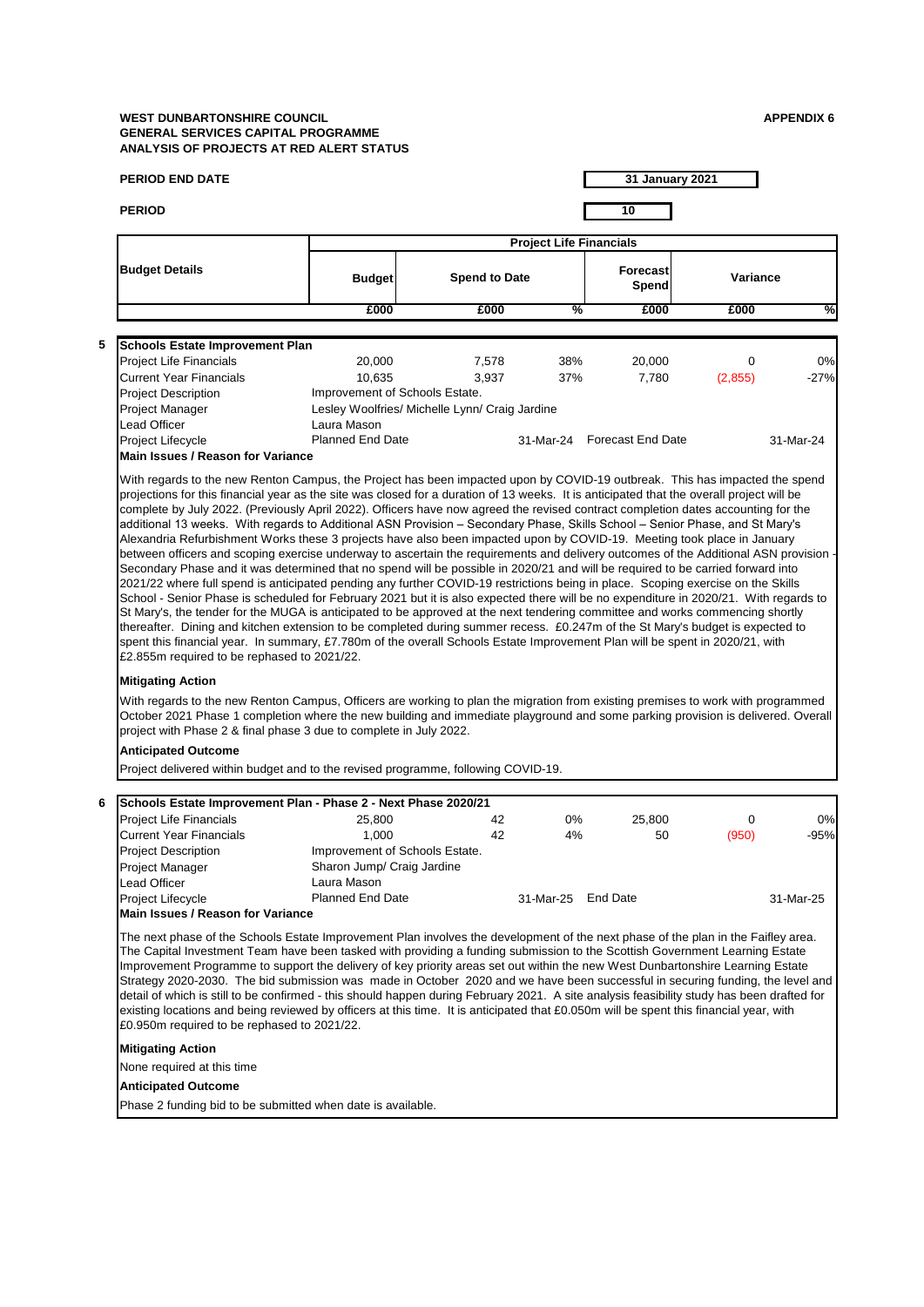| <b>PERIOD END DATE</b>                                                                                                                                                                                                                                                                                                                                                                                                                                                                                                                                                      |                                                                                                                                                                          |       |                                | <b>31 January 2021</b>      |          |           |
|-----------------------------------------------------------------------------------------------------------------------------------------------------------------------------------------------------------------------------------------------------------------------------------------------------------------------------------------------------------------------------------------------------------------------------------------------------------------------------------------------------------------------------------------------------------------------------|--------------------------------------------------------------------------------------------------------------------------------------------------------------------------|-------|--------------------------------|-----------------------------|----------|-----------|
| <b>PERIOD</b>                                                                                                                                                                                                                                                                                                                                                                                                                                                                                                                                                               |                                                                                                                                                                          |       |                                | 10                          |          |           |
|                                                                                                                                                                                                                                                                                                                                                                                                                                                                                                                                                                             |                                                                                                                                                                          |       | <b>Project Life Financials</b> |                             |          |           |
| <b>Budget Details</b>                                                                                                                                                                                                                                                                                                                                                                                                                                                                                                                                                       | <b>Budget</b>                                                                                                                                                            |       | <b>Spend to Date</b>           |                             | Variance |           |
|                                                                                                                                                                                                                                                                                                                                                                                                                                                                                                                                                                             | £000                                                                                                                                                                     | £000  | %                              | £000                        | £000     | %         |
|                                                                                                                                                                                                                                                                                                                                                                                                                                                                                                                                                                             |                                                                                                                                                                          |       |                                |                             |          |           |
| Early Years Early Learning and Childcare Funding                                                                                                                                                                                                                                                                                                                                                                                                                                                                                                                            |                                                                                                                                                                          |       |                                |                             |          |           |
| <b>Project Life Financials</b>                                                                                                                                                                                                                                                                                                                                                                                                                                                                                                                                              | 8.562                                                                                                                                                                    | 5.013 | 59%                            | 8,562                       | $\Omega$ | 0%        |
| <b>Current Year Financials</b>                                                                                                                                                                                                                                                                                                                                                                                                                                                                                                                                              | 2.465                                                                                                                                                                    | 316   | 13%                            | 1,581                       | (884)    | $-36%$    |
| <b>Project Description</b>                                                                                                                                                                                                                                                                                                                                                                                                                                                                                                                                                  | Early learning and childcare funding awarded to West Dunbartonshire Council to facilitate the<br>expansion in entitlement to funded ELCC to 1140 hours from August 2020. |       |                                |                             |          |           |
| <b>Project Manager</b>                                                                                                                                                                                                                                                                                                                                                                                                                                                                                                                                                      | Michelle Lynn/ Craig Jardine                                                                                                                                             |       |                                |                             |          |           |
| Lead Officer                                                                                                                                                                                                                                                                                                                                                                                                                                                                                                                                                                | Laura Mason                                                                                                                                                              |       |                                |                             |          |           |
| Project Lifecycle                                                                                                                                                                                                                                                                                                                                                                                                                                                                                                                                                           | <b>Planned End Date</b>                                                                                                                                                  |       |                                | 31-Mar-22 Forecast End Date |          | 31-Mar-22 |
| Main Issues / Reason for Variance                                                                                                                                                                                                                                                                                                                                                                                                                                                                                                                                           |                                                                                                                                                                          |       |                                |                             |          |           |
| Due to the restrictions implemented for COVID-19 the project was delayed as works could not be carried out within the timescales<br>originally planned. Good progress has been made to make up the 5 month period lost. Works within a building operating COVID<br>restriction has presented challenges which has come with increased costs. As a result anticipated spend for 2020/21 is £1.581m with<br>£0.884m required to be rephased to 2021/22. Rephasing relates to works that can not be carried out while the building is open and<br>under COVID-19 restrictions. |                                                                                                                                                                          |       |                                |                             |          |           |
| <b>Mitigating Action</b>                                                                                                                                                                                                                                                                                                                                                                                                                                                                                                                                                    |                                                                                                                                                                          |       |                                |                             |          |           |
| None available at this time.                                                                                                                                                                                                                                                                                                                                                                                                                                                                                                                                                |                                                                                                                                                                          |       |                                |                             |          |           |
| <b>Anticipated Outcome</b>                                                                                                                                                                                                                                                                                                                                                                                                                                                                                                                                                  |                                                                                                                                                                          |       |                                |                             |          |           |
| The project will be completed to deliver the requirements of the Early Years expansion plans.                                                                                                                                                                                                                                                                                                                                                                                                                                                                               |                                                                                                                                                                          |       |                                |                             |          |           |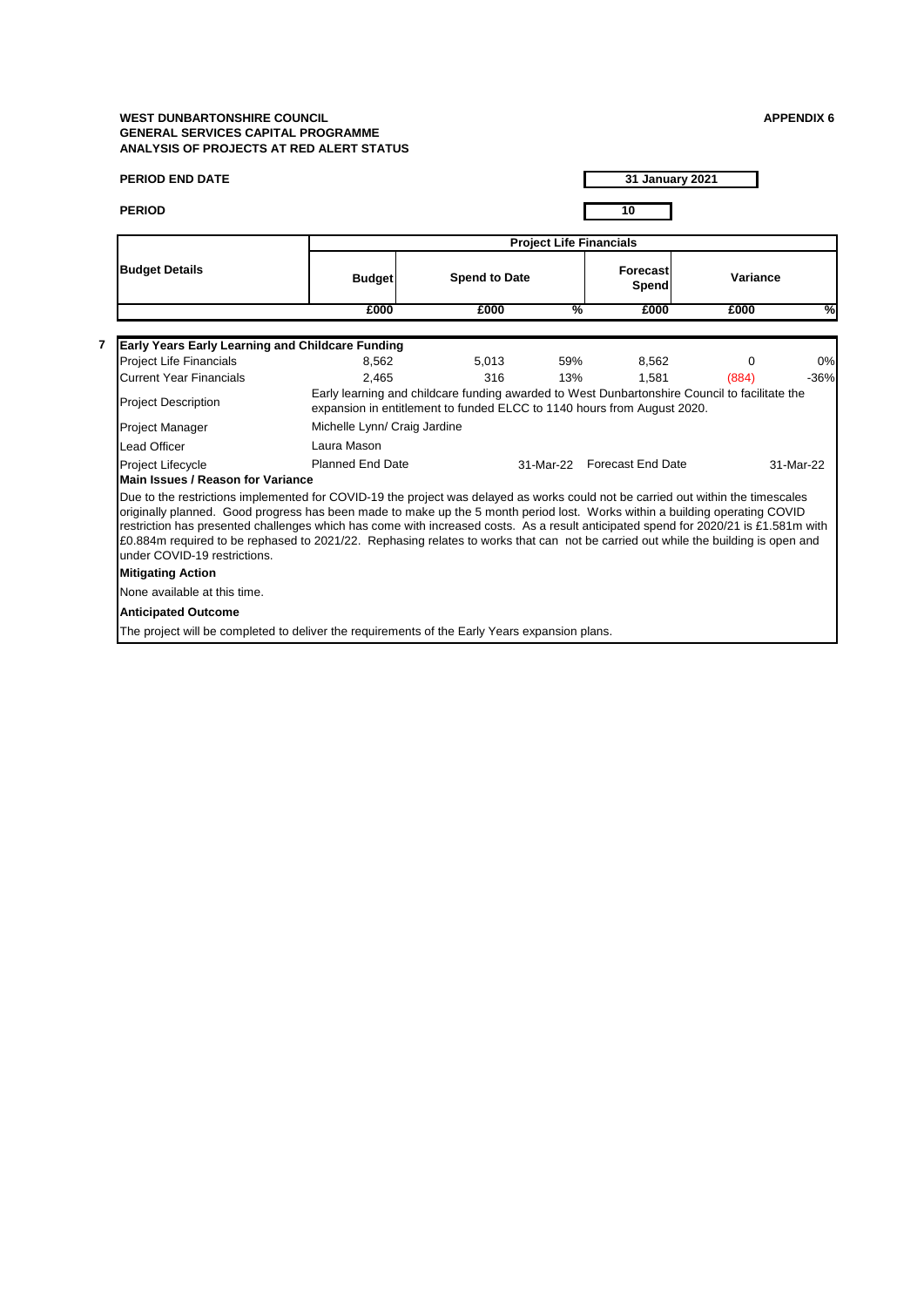| <b>PERIOD END DATE</b>                                                    |                              |                                                                                                |           | 31 January 2021                |          |           |
|---------------------------------------------------------------------------|------------------------------|------------------------------------------------------------------------------------------------|-----------|--------------------------------|----------|-----------|
| <b>PERIOD</b>                                                             |                              |                                                                                                |           | 10                             |          |           |
|                                                                           |                              |                                                                                                |           | <b>Project Life Financials</b> |          |           |
| <b>Budget Details</b>                                                     | <b>Budget</b>                | <b>Spend to Date</b>                                                                           |           | Forecast<br>Spend              | Variance |           |
|                                                                           | £000                         | £000                                                                                           | %         | £000                           | £000     | %         |
| Choices Programme - to assist young people who require additional support |                              |                                                                                                |           |                                |          |           |
| Project Life Financials                                                   | 750                          | 637                                                                                            | 85%       | 750                            | 0        | 0%        |
| <b>Current Year Financials</b>                                            | 147                          | 34                                                                                             | 23%       | 147                            | 0        | 0%        |
| <b>Project Description</b>                                                |                              | Bringing together Central Support Services which will include relocation of Choices Programme. |           |                                |          |           |
| Project Manager                                                           | Michelle Lynn/ Craig Jardine |                                                                                                |           |                                |          |           |
| Lead Officer                                                              | Laura Mason                  |                                                                                                |           |                                |          |           |
| Project Lifecycle                                                         | <b>Planned End Date</b>      |                                                                                                | 31-Mar-21 | <b>Forecast End Date</b>       |          | 31-Mar-21 |
| Main Issues / Reason for Variance                                         |                              |                                                                                                |           |                                |          |           |
| Project complete - awaiting internal recharges.                           |                              |                                                                                                |           |                                |          |           |
| <b>Mitigating Action</b><br>None required at this time.                   |                              |                                                                                                |           |                                |          |           |
| <b>Anticipated Outcome</b>                                                |                              |                                                                                                |           |                                |          |           |
| Project delivered on time and on budget.                                  |                              |                                                                                                |           |                                |          |           |
|                                                                           |                              |                                                                                                |           |                                |          |           |
| Online Payment System for Education Establishments                        |                              |                                                                                                |           |                                |          |           |

 $\Gamma$ 

# **PERIOD END DATE**

|                                                        |                                                                                                                       | <b>Project Life Financials</b> |           |                                                                                                |          |           |  |  |  |
|--------------------------------------------------------|-----------------------------------------------------------------------------------------------------------------------|--------------------------------|-----------|------------------------------------------------------------------------------------------------|----------|-----------|--|--|--|
| <b>Budget Details</b>                                  | <b>Budget</b>                                                                                                         | <b>Spend to Date</b>           |           |                                                                                                | Variance |           |  |  |  |
|                                                        | £000                                                                                                                  | £000                           | %         | £000                                                                                           | £000     | %         |  |  |  |
|                                                        |                                                                                                                       |                                |           |                                                                                                |          |           |  |  |  |
| 1                                                      | Choices Programme - to assist young people who require additional support                                             |                                | 85%       |                                                                                                | $\Omega$ | 0%        |  |  |  |
| <b>Project Life Financials</b>                         | 750<br>147                                                                                                            | 637<br>34                      | 23%       | 750<br>147                                                                                     | $\Omega$ |           |  |  |  |
| <b>Current Year Financials</b>                         |                                                                                                                       |                                |           |                                                                                                |          | 0%        |  |  |  |
| <b>Project Description</b>                             |                                                                                                                       |                                |           | Bringing together Central Support Services which will include relocation of Choices Programme. |          |           |  |  |  |
| Project Manager                                        | Michelle Lynn/ Craig Jardine<br>Laura Mason                                                                           |                                |           |                                                                                                |          |           |  |  |  |
| <b>Lead Officer</b>                                    | <b>Planned End Date</b>                                                                                               |                                |           | <b>Forecast End Date</b>                                                                       |          |           |  |  |  |
| Project Lifecycle<br>Main Issues / Reason for Variance |                                                                                                                       |                                | 31-Mar-21 |                                                                                                |          | 31-Mar-21 |  |  |  |
| Project complete - awaiting internal recharges.        |                                                                                                                       |                                |           |                                                                                                |          |           |  |  |  |
| <b>Mitigating Action</b>                               |                                                                                                                       |                                |           |                                                                                                |          |           |  |  |  |
| None required at this time.                            |                                                                                                                       |                                |           |                                                                                                |          |           |  |  |  |
| <b>Anticipated Outcome</b>                             |                                                                                                                       |                                |           |                                                                                                |          |           |  |  |  |
| Project delivered on time and on budget.               |                                                                                                                       |                                |           |                                                                                                |          |           |  |  |  |
| $\mathbf{2}$                                           | <b>Online Payment System for Education Establishments</b>                                                             |                                |           |                                                                                                |          |           |  |  |  |
| Project Life Financials                                | 52                                                                                                                    | 50                             | 96%       | 52                                                                                             | 0        | 0%        |  |  |  |
| <b>Current Year Financials</b>                         | $\overline{2}$                                                                                                        | $\Omega$                       | 0%        | $\overline{2}$                                                                                 | 0        | 0%        |  |  |  |
| <b>Project Description</b>                             | Cashless Catering within Primary Schools.                                                                             |                                |           |                                                                                                |          |           |  |  |  |
| Project Manager                                        | Andrew Brown/ Lynda Dinnie                                                                                            |                                |           |                                                                                                |          |           |  |  |  |
| <b>Lead Officer</b>                                    | Laura Mason                                                                                                           |                                |           |                                                                                                |          |           |  |  |  |
| Project Lifecycle                                      | <b>Planned End Date</b>                                                                                               |                                | 31-Mar-21 | <b>Forecast End Date</b>                                                                       |          | 31-Mar-21 |  |  |  |
| Main Issues / Reason for Variance                      |                                                                                                                       |                                |           |                                                                                                |          |           |  |  |  |
|                                                        | It is anticipated that project will be delivered on time and on budget.                                               |                                |           |                                                                                                |          |           |  |  |  |
| <b>Mitigating Action</b>                               |                                                                                                                       |                                |           |                                                                                                |          |           |  |  |  |
| None currently required.                               |                                                                                                                       |                                |           |                                                                                                |          |           |  |  |  |
| <b>Anticipated Outcome</b>                             |                                                                                                                       |                                |           |                                                                                                |          |           |  |  |  |
| Project was delivered on time and on budget.           |                                                                                                                       |                                |           |                                                                                                |          |           |  |  |  |
|                                                        |                                                                                                                       |                                |           |                                                                                                |          |           |  |  |  |
| 3<br><b>OLSP - New Build</b>                           |                                                                                                                       |                                |           |                                                                                                |          |           |  |  |  |
| <b>Project Life Financials</b>                         | 4,092                                                                                                                 | 4,093                          | 100%      | 4,093                                                                                          | 1        | 0%        |  |  |  |
| <b>Current Year Financials</b>                         | $\Omega$                                                                                                              | 1                              | $0\%$     | 1                                                                                              | 1        | 0%        |  |  |  |
| <b>Project Description</b>                             |                                                                                                                       |                                |           | Design and construction of new Secondary School in Bellsmyre, Dumbarton.                       |          |           |  |  |  |
| Project Manager                                        | Lesley Woolfries/ Craig Jardine                                                                                       |                                |           |                                                                                                |          |           |  |  |  |
| <b>Lead Officer</b>                                    | Laura Mason                                                                                                           |                                |           |                                                                                                |          |           |  |  |  |
| Project Lifecycle                                      | <b>Planned End Date</b>                                                                                               |                                |           | 31-Mar-20 End Date                                                                             |          | 31-Mar-20 |  |  |  |
| Main Issues / Reason for Variance                      |                                                                                                                       |                                |           |                                                                                                |          |           |  |  |  |
|                                                        | Final invoice for Principal Designers fee paid in 2020/21, therefore project now physically and financially complete. |                                |           |                                                                                                |          |           |  |  |  |
| <b>Mitigating Action</b>                               |                                                                                                                       |                                |           |                                                                                                |          |           |  |  |  |
| None Required                                          |                                                                                                                       |                                |           |                                                                                                |          |           |  |  |  |
| <b>Anticipated Outcome</b>                             |                                                                                                                       |                                |           |                                                                                                |          |           |  |  |  |
|                                                        | New Build opened to pupils on 25 October 2017 in line with the programme. Project reporting an overspend.             |                                |           |                                                                                                |          |           |  |  |  |

New Build opened to pupils on 25 October 2017 in line with the programme. Project reporting an overspend.